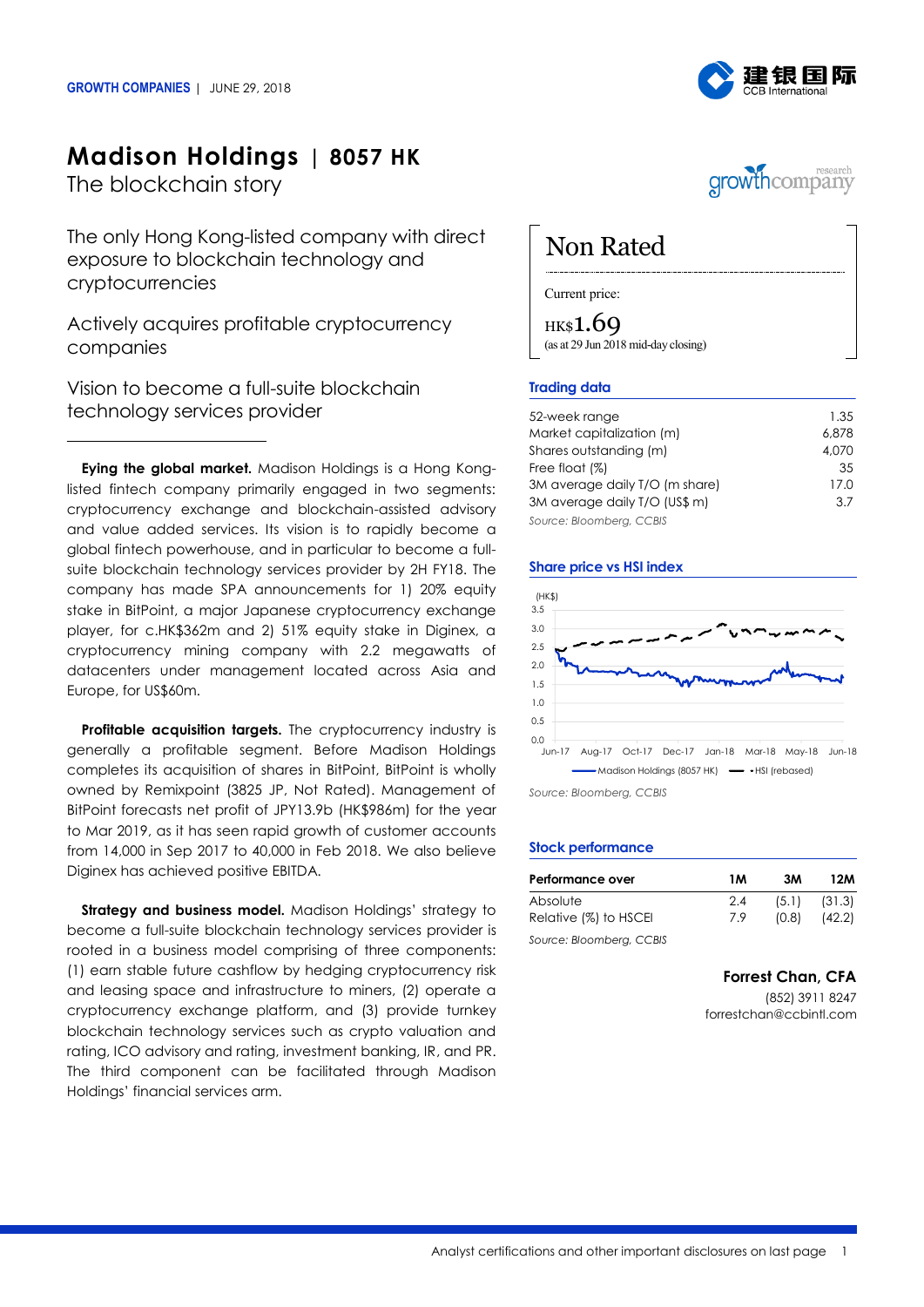

## **Rating definitions:**

#### **Outperform (O) – expected return > 10% over the next twelve months Neutral (N) – expected return between -10% and 10% over the next twelve months Underperform (U) – expected return < -10% over the next twelve months**

## **Analyst certification:**

The author(s) of this document, hereby declare that: (i) all of the views expressed in this document accurately reflect his personal views about any and all of the subject securities or issuers and were prepared in an independent manner; and (ii) no part of any of his compensation was, is, or will be directly or indirectly related to the specific recommendations or views expressed in this document; and (iii) he receives no insider information/non-public price-sensitive information in relation to the subject securities or issuers which may influence the recommendations made by him. The author(s) of this document further confirm that (i) neither he nor his respective associate(s) (as defined in the Code of Conduct for Persons Licensed by or Registered with the Securities and Futures Commission issued by the Hong Kong Securities and Futures Commission) has dealt in or traded in the securities covered in this document within 30 calendar days prior to the date of issue of this document or will so deal in or trade such securities within 3 business days (as defined in the Securities and Futures Ordinance (Chapter 571 of the Laws of Hong Kong) after the date of issue of this document; (ii) neither he nor his respective associate(s) serves as an officer of any of the companies covered in this document; and (iii) neither he nor his respective associate(s) has any financial interests in the securities covered in this document.

## **Disclaimers:**

This document is prepared by CCB International Securities Limited. CCB International Securities Limited is a wholly-owned subsidiary of CCB International (Holdings) Limited ("CCBIH") and China Construction Bank Corporation ("CCB"). Information herein has been obtained from sources believed to be reliable but CCB International Securities Limited, its affiliates and/or subsidiaries (collectively "CCBIS") do not guarantee, represent and warrant (either express or implied) its completeness or accuracy or appropriateness for any purpose or any person whatsoever. Opinions and estimates constitute our judgment as of the date of this document and are subject to change without notice. CCBIS seeks to update its research as appropriate, but various regulations may prevent it from doing so. Besides certain industry reports published on a periodic basis, the large majority of reports are published at irregular intervals as appropriate according to the analyst's judgment. Forecasts, projections and valuations are inherently speculative in nature and may be based on a number of contingencies. Readers should not regard the inclusion of any forecasts, projections and valuations in this document as a representation or warranty by or on behalf of CCBIS that these forecasts, projections or valuations or their underlying assumptions will be achieved. Investment involves risk and past performance is not indicative of future results. Information in this document is not intended to constitute or be construed as legal, financial, accounting, business, investment, tax or any professional advice for any prospective investors and should not be relied upon in that regard. This document is for informational purposes only and should not be treated as an offer or solicitation for the purchase or sale of any products, investments, securities, trading strategies or financial instruments of any kind in any jurisdiction. CCBIS makes no representations on the availability of the securities covered in this document (or related investment) to the recipients. The securities described herein may not be eligible for sale in all jurisdictions or to certain categories of investors. Neither CCBIS nor any other persons accept any liability whatsoever for any loss or damages (whether direct, indirect, incidental, exemplary, compensatory, punitive, special or consequential) arising from any use of this document or its contents or otherwise arising in connection therewith. Securities, financial instruments or strategies mentioned herein may not be suitable for all investors. The opinions and recommendations herein do not take into account prospective investors' financial circumstances, investment objectives, or particular needs and are not intended as recommendations of particular securities, financial instruments or strategies to any prospective investors. The recipients of this document should consider this document as only a single factor in marking their investment decision and shall be solely responsible for making their own independent investigation of the business, financial condition and prospects of *companies* referred to in this document. Readers are cautioned that (i) the price and value of securities referred to in this document and the income derived from them may fluctuate; (ii) past performance is not a guide to future performance; (iii) any analysis, ratings and recommendations made in this document are intended for long-term (at least for 12 months) and is not linked to a near-term assessment of the likely performance of the securities or companies in question. In any event, future actual results may differ materially from those set forth in any forward-looking statements herein; (iv) future returns are not guaranteed, and a loss of original capital may occur; and (v) fluctuations in exchange rates may adversely affect the value, price or income of any security or related instrument referred to in this document. It should be noted that this document covers only those securities or companies as specified herein and does not extend to any derivative instruments thereof, the value of which may be affected by many factors and may not correspond with the value of the underlying securities. Trading in these instruments is considered risky and are not suitable for all investors. While all reasonable care has been taken to ensure that the facts stated herein are accurate and that the forward-looking statements, opinions and expectations contained herein are based on fair and reasonable assumptions, CCBIS has not been able to verify independently such facts or assumptions and CCBIS shall not be liable for the accuracy, completeness or correctness thereof and no representation or warranty is made, express or implied, in this regard. All pricing referred to in this document is as of the close of local market for the securities discussed, unless otherwise stated and for information purposes only. There is no representation that any transaction can or could have been effected at those prices, and any prices do not necessarily reflect CCBIS' internal books and records or theoretical model-based valuations and may be based on certain assumptions. Different assumptions could result in substantially different results. Any statements which may be contained herein attributed to a third- party represent CCBIS' interpretation of the data, information and/or opinions provided by that third party either publicly or through a subscription service, and such use and interpretation have not been reviewed or endorsed by the third party. Reproduction and distribution of these third party contents in any form is prohibited except with the prior written consent of such third party. The recipients must make their own assessments of the relevance, accuracy and adequacy of the information contained in this document and make such independent investigation as they may consider necessary or appropriate